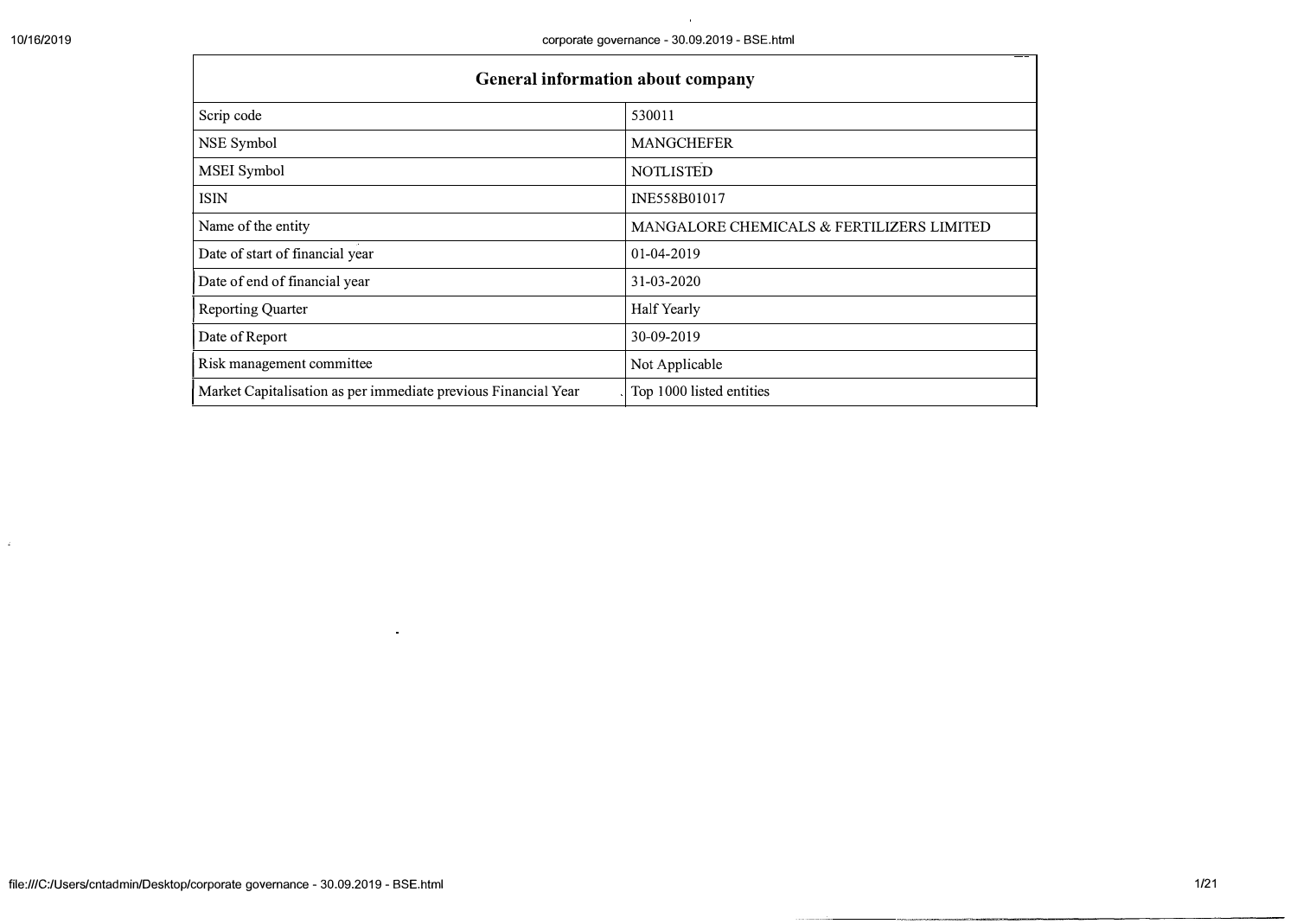## **Annexure I**

## **Annexure I to be subniitted by listed entity on quarterly basis**

## **I. Composition of Board of Directors**

|                                |            |            |                                                       |                            |                            |                          |                                                  | Disclosure of notes on composition of board of directors explanatory |                      |                                            |                                                                                                                                          |                                                                                                                                                        |                                                                                                                                                                |                                                                                                                                                                                                |                                                  |  |
|--------------------------------|------------|------------|-------------------------------------------------------|----------------------------|----------------------------|--------------------------|--------------------------------------------------|----------------------------------------------------------------------|----------------------|--------------------------------------------|------------------------------------------------------------------------------------------------------------------------------------------|--------------------------------------------------------------------------------------------------------------------------------------------------------|----------------------------------------------------------------------------------------------------------------------------------------------------------------|------------------------------------------------------------------------------------------------------------------------------------------------------------------------------------------------|--------------------------------------------------|--|
|                                |            |            |                                                       |                            |                            |                          |                                                  | Wether the listed entity has a Regular Chairperson   Yes             |                      |                                            |                                                                                                                                          |                                                                                                                                                        |                                                                                                                                                                |                                                                                                                                                                                                |                                                  |  |
|                                |            |            |                                                       |                            |                            |                          |                                                  | Whether Chairperson is related to MD or CEO $\vert$ No               |                      |                                            |                                                                                                                                          |                                                                                                                                                        |                                                                                                                                                                |                                                                                                                                                                                                |                                                  |  |
| Name of the<br>Director        | PAN        | <b>DIN</b> | Category 1<br>of directors                            | Category 2<br>of directors | Category 3<br>of directors | Date<br>of               | <b>Initial Date</b><br>of<br>Birth   appointment | Date of Re-<br>appointment                                           | Date of<br>cessation | Tenure<br>of<br>director<br>(in<br>months) | No of<br>Directorship in<br>listed entities<br>including this<br>listed entity<br>(Refer<br>Regulation 17A<br>of Listing<br>Regulations) | No of<br>Independent<br>Directorship in<br>listed entities<br>including this<br>listed entity<br>(Refer Regulation<br>17A(1) of Listing<br>Regulations | Number of<br>memberships in<br>Audit/Stakeholder<br>Committee(s)<br>including this listed<br>entity (Refer<br>Regulation $26(1)$ of<br>Listing<br>Regulations) | No of post of<br>Chairperson in Audit/<br>Stakeholder<br>Committee held in<br>listed entities<br>including this listed<br>entity (Refer<br>Regulation 26(1) of<br><b>Listing Regulations</b> ) | Notes for $ N $<br>not<br>providing $ pi$<br>PAN |  |
| <b>ARUN</b><br><b>DUGGAL</b>   | AEJPD7754D | 00024262   | Non-<br>Executive -<br>Independent<br>Director        | Chairperson                | Shareholder<br>Director    | $01-$<br>$10-$<br>1946   | 29-09-2015                                       | 19-10-2015                                                           |                      | 60                                         | $\theta$                                                                                                                                 | $\overline{4}$                                                                                                                                         |                                                                                                                                                                |                                                                                                                                                                                                |                                                  |  |
| N SURESH<br><b>KRISHNAN</b>    | AALPK2725K | 00021965   | Executive<br>Director                                 | Not<br>Applicable          | MD                         | $03 -$<br>06-<br>1964    | 29-09-2015                                       | $ 01-01-2016$                                                        |                      |                                            | 5                                                                                                                                        | $\theta$                                                                                                                                               | 6                                                                                                                                                              |                                                                                                                                                                                                |                                                  |  |
| <b>AKSHAY</b><br><b>PODDAR</b> | AFUPP0096C | 00008686   | Non-<br>Executive -<br>Non<br>Independent<br>Director | Not<br>Applicable          |                            | $20 -$<br>$07 -$<br>1976 | 29-09-2015                                       | 29-09-2015                                                           |                      |                                            | $\mathcal{L}$                                                                                                                            | $\theta$                                                                                                                                               |                                                                                                                                                                |                                                                                                                                                                                                |                                                  |  |
| D A<br>PRASANNA                | AAGPP4040F | 00253371   | Non-<br>Executive -<br>Independent<br>Director        | Not<br>Applicable          | Shareholder<br>Director    | $03 -$<br>$10-$<br>1948  | 06-05-2016                                       | 06-05-2016                                                           |                      | 60                                         | $\theta$                                                                                                                                 |                                                                                                                                                        |                                                                                                                                                                |                                                                                                                                                                                                |                                                  |  |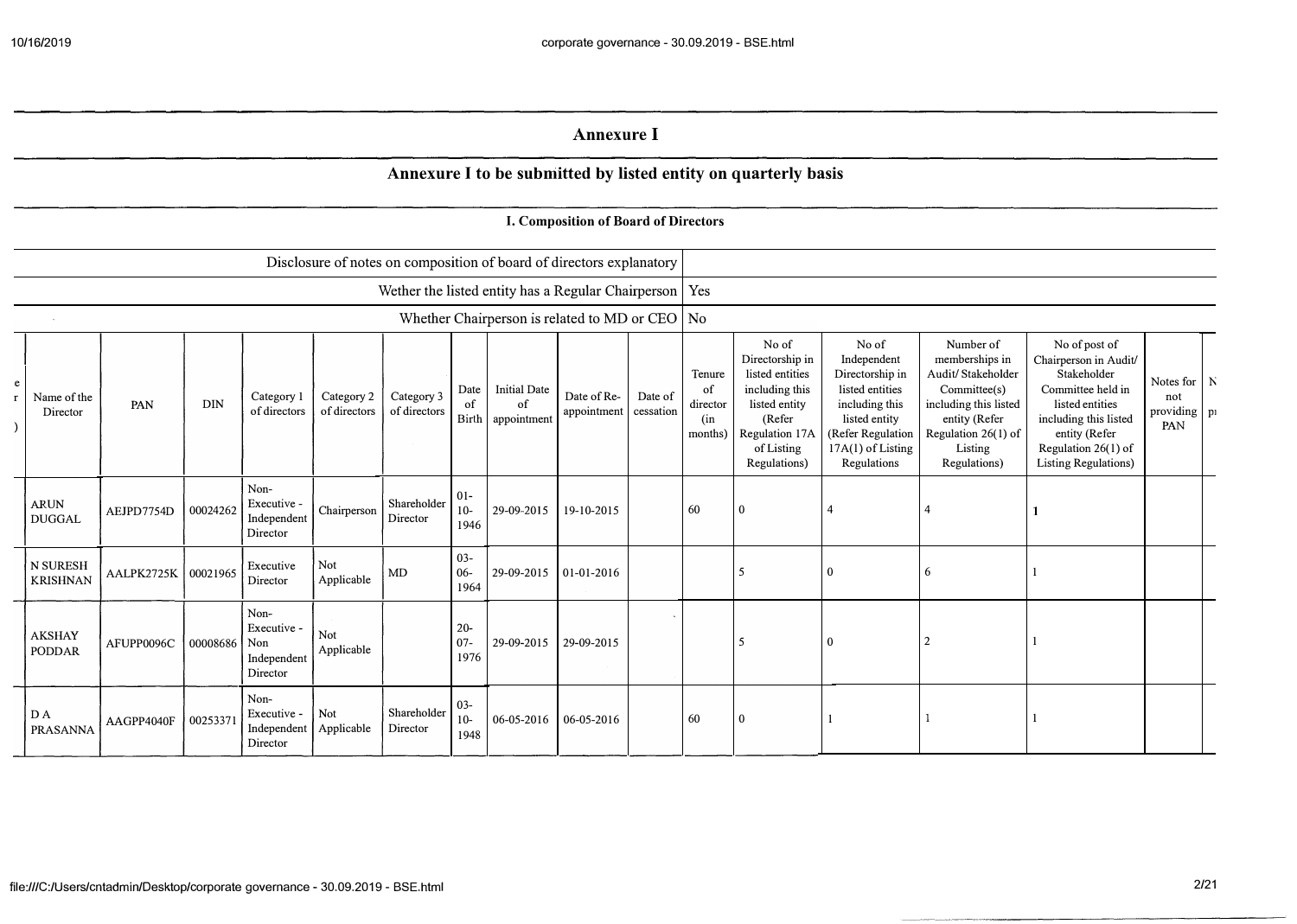$\sim$   $\sim$ 

|                |                      |                                     |            |          |                                                       |                               |                            |                          | <b>I. Composition of Board of Directors</b>                          |                            |                      |                                            |                                                                                                                                                |                                                                                                                                                                      |                                                                                                                                                                          |                                                                                                                                                                                                            |                                     |
|----------------|----------------------|-------------------------------------|------------|----------|-------------------------------------------------------|-------------------------------|----------------------------|--------------------------|----------------------------------------------------------------------|----------------------------|----------------------|--------------------------------------------|------------------------------------------------------------------------------------------------------------------------------------------------|----------------------------------------------------------------------------------------------------------------------------------------------------------------------|--------------------------------------------------------------------------------------------------------------------------------------------------------------------------|------------------------------------------------------------------------------------------------------------------------------------------------------------------------------------------------------------|-------------------------------------|
|                |                      |                                     |            |          |                                                       |                               |                            |                          | Disclosure of notes on composition of board of directors explanatory |                            |                      |                                            |                                                                                                                                                |                                                                                                                                                                      |                                                                                                                                                                          |                                                                                                                                                                                                            |                                     |
|                |                      |                                     |            |          |                                                       |                               |                            |                          | Wether the listed entity has a Regular Chairperson                   |                            |                      |                                            |                                                                                                                                                |                                                                                                                                                                      |                                                                                                                                                                          |                                                                                                                                                                                                            |                                     |
| Sr             | Title<br>(Mr)<br>Ms) | Name of the<br>Director             | PAN        | DIN      | Category 1<br>of directors                            | Category 2<br>of<br>directors | Category 3<br>of directors | Date<br>of<br>Birth      | <b>Initial Date</b><br>of<br>appointment                             | Date of Re-<br>appointment | Date of<br>cessation | Tenure<br>of<br>director<br>(in<br>months) | No of<br>Directorship<br>in listed<br>entities<br>including<br>this listed<br>entity (Refer<br>Regulation<br>17A of<br>Listing<br>Regulations) | No of<br>Independent<br>Directorship<br>in listed<br>entities<br>including<br>this listed<br>entity<br>(Refer<br>Regulation<br>$17A(1)$ of<br>Listing<br>Regulations | Number of<br>memberships<br>in Audit/<br>Stakeholder<br>Committee(s)<br>including this<br>listed entity<br>(Refer<br>Regulation<br>$26(1)$ of<br>Listing<br>Regulations) | No of post<br>of<br>Chairperson<br>in Audit/<br>Stakeholder<br>Committee<br>held in listed<br>entities<br>including<br>this listed<br>entity (Refer<br>Regulation<br>$26(1)$ of<br>Listing<br>Regulations) | <b>Notes</b><br>no<br>provic<br>PAI |
| 5 <sup>5</sup> | Mr                   | <b>SUNIL</b><br><b>SETHY</b>        | ABTPS5430L | 00244104 | Non-<br>Executive -<br>Non<br>Independent<br>Director | Not<br>Applicable             |                            | $27 -$<br>$03 -$<br>1951 | 29-07-2017                                                           | 29-07-2017                 |                      |                                            | $\overline{2}$                                                                                                                                 | 0                                                                                                                                                                    |                                                                                                                                                                          |                                                                                                                                                                                                            |                                     |
| 6              | Mr                   | K<br>PRABHAKAR<br><b>RAO</b>        | AALPR0847D | 00898513 | Executive<br>Director                                 | Not<br>Applicable             |                            | $02 -$<br>$07 -$<br>1955 | 01-08-2017                                                           | 01-08-2017                 |                      |                                            |                                                                                                                                                | $\bf{0}$                                                                                                                                                             | $\mathbf{0}$                                                                                                                                                             | 0                                                                                                                                                                                                          |                                     |
| $\overline{7}$ | Mrs                  | <b>RITA MENON</b>                   | AGBPM3708N | 00064714 | Non-<br>Executive -<br>Independent<br>Director        | Not<br>Applicable             | Shareholder<br>Director    | $25 -$<br>$12 -$<br>1951 | 29-07-2017                                                           | 29-07-2017                 |                      | 36                                         | $\mathbf{0}$                                                                                                                                   |                                                                                                                                                                      | $\overline{4}$                                                                                                                                                           |                                                                                                                                                                                                            |                                     |
| 8              | Mr                   | <b>DIPANKAR</b><br><b>CHATTERJI</b> | ACLPC0912G | 00031256 | Non-<br>Executive -<br>Independent<br>Director        | Not<br>Applicable             | Shareholder<br>Director    | $23 -$<br>$08 -$<br>1948 | 14-05-2019                                                           | 14-05-2019                 |                      | 36                                         | $\bf{0}$                                                                                                                                       | 3                                                                                                                                                                    | 3                                                                                                                                                                        | 4                                                                                                                                                                                                          |                                     |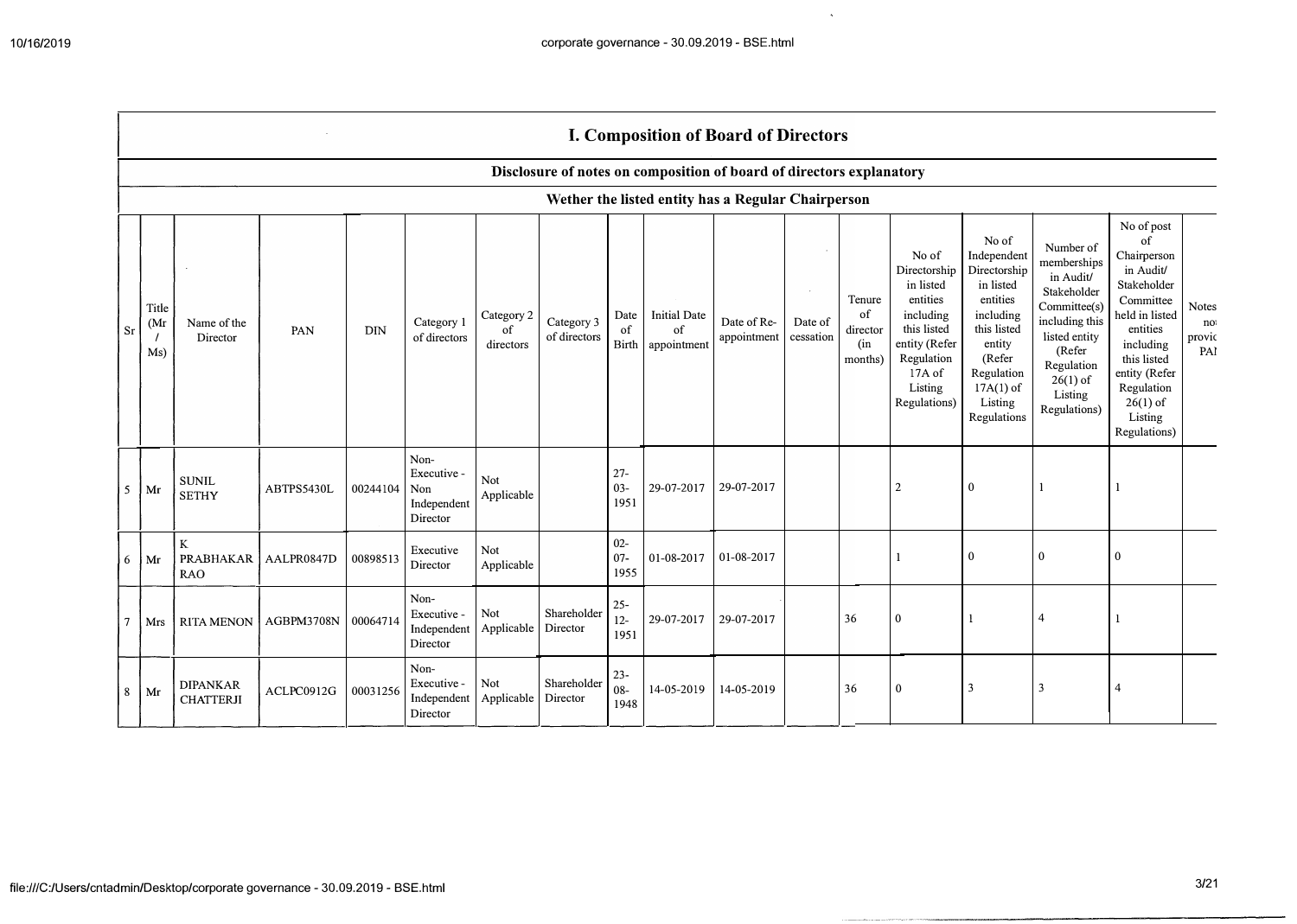$\mathbf{r}$ 

|    |                                   | I. Composition of Board of Directors               |                       |            |                                                |                               |                            |                         |                                                                      |                            |                      |                                            |                                                                                                                                                |                                                                                                                                                                      |                                                                                                                                                                          |                                                                                                                                                                                                            |                                      |
|----|-----------------------------------|----------------------------------------------------|-----------------------|------------|------------------------------------------------|-------------------------------|----------------------------|-------------------------|----------------------------------------------------------------------|----------------------------|----------------------|--------------------------------------------|------------------------------------------------------------------------------------------------------------------------------------------------|----------------------------------------------------------------------------------------------------------------------------------------------------------------------|--------------------------------------------------------------------------------------------------------------------------------------------------------------------------|------------------------------------------------------------------------------------------------------------------------------------------------------------------------------------------------------------|--------------------------------------|
|    |                                   |                                                    |                       |            |                                                |                               |                            |                         | Disclosure of notes on composition of board of directors explanatory |                            |                      |                                            |                                                                                                                                                |                                                                                                                                                                      |                                                                                                                                                                          |                                                                                                                                                                                                            |                                      |
|    |                                   | Wether the listed entity has a Regular Chairperson |                       |            |                                                |                               |                            |                         |                                                                      |                            |                      |                                            |                                                                                                                                                |                                                                                                                                                                      |                                                                                                                                                                          |                                                                                                                                                                                                            |                                      |
| Sr | Title<br>(M <sub>I</sub> )<br>Ms) | Name of<br>the<br>Director                         | PAN                   | <b>DIN</b> | Category 1<br>of directors                     | Category 2<br>of<br>directors | Category 3<br>of directors | Date<br>of<br>Birth     | <b>Initial Date</b><br>of<br>appointment                             | Date of Re-<br>appointment | Date of<br>cessation | Tenure<br>of<br>director<br>(in<br>months) | No of<br>Directorship<br>in listed<br>entities<br>including<br>this listed<br>entity (Refer<br>Regulation<br>17A of<br>Listing<br>Regulations) | No of<br>Independent<br>Directorship<br>in listed<br>entities<br>including<br>this listed<br>entity<br>(Refer<br>Regulation<br>$17A(1)$ of<br>Listing<br>Regulations | Number of<br>memberships<br>in Audit/<br>Stakeholder<br>Committee(s)<br>including this<br>listed entity<br>(Refer<br>Regulation<br>$26(1)$ of<br>Listing<br>Regulations) | No of post<br>of<br>Chairperson<br>in Audit/<br>Stakeholder<br>Committee<br>held in listed<br>entities<br>including<br>this listed<br>entity (Refer<br>Regulation<br>$26(1)$ of<br>Listing<br>Regulations) | Notes for<br>not<br>providing<br>PAN |
| 9  | Mr                                | SHASHI<br><b>KANT</b><br><b>SHARMA</b>             | AAAPS2188M   03281847 |            | Non-<br>Executive -<br>Independent<br>Director | Not<br>Applicable             | Shareholder<br>Director    | $25 -$<br>$09-$<br>1952 | 12-08-2019                                                           | 12-08-2019                 |                      | 36                                         |                                                                                                                                                |                                                                                                                                                                      | $\mathbf{0}$                                                                                                                                                             | 0                                                                                                                                                                                                          |                                      |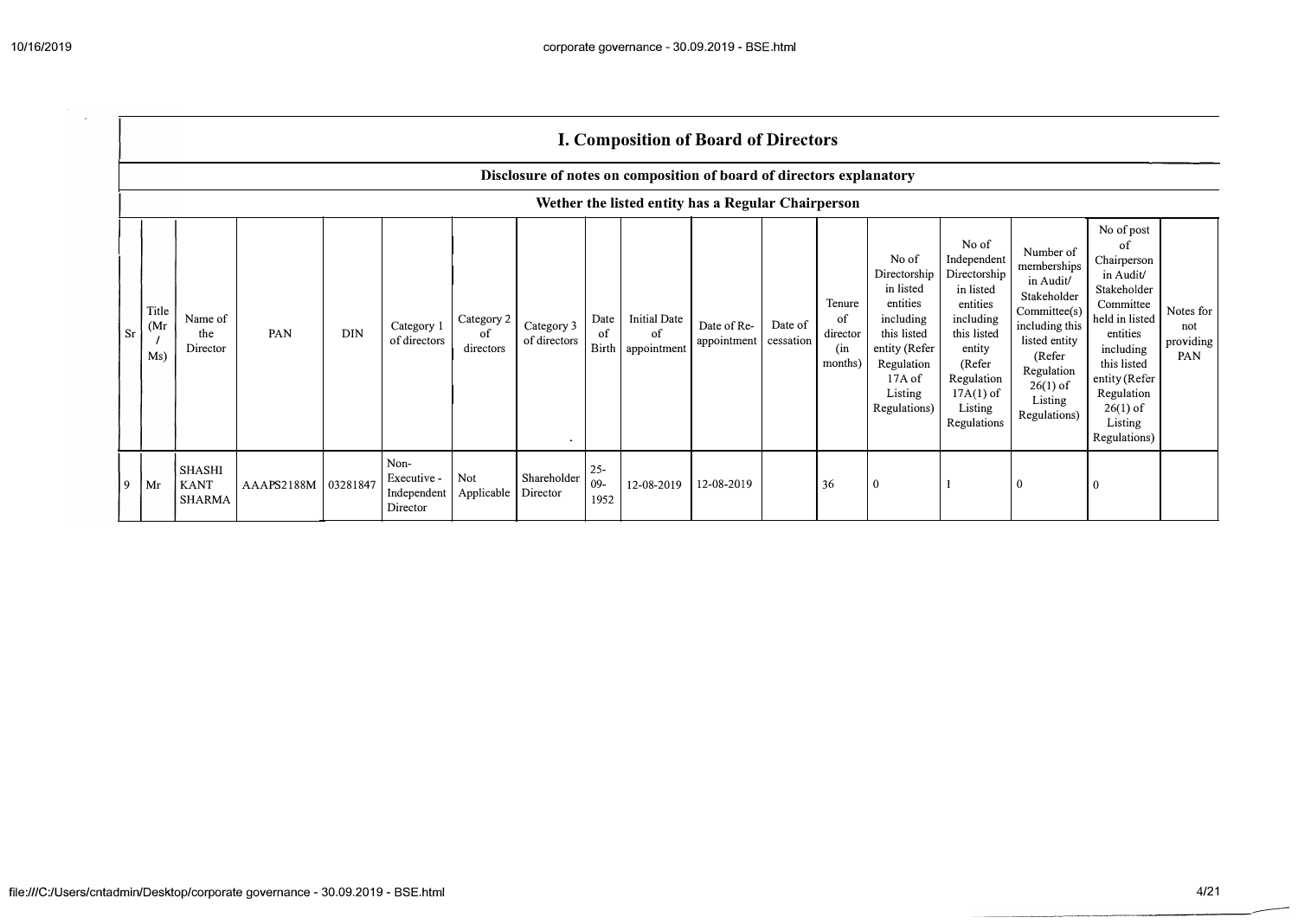|            | <b>Audit Committee Details</b> |                                     |                                                       |                            |                        |                      |         |
|------------|--------------------------------|-------------------------------------|-------------------------------------------------------|----------------------------|------------------------|----------------------|---------|
|            |                                |                                     | Whether the Audit Committee has a Regular Chairperson |                            | Yes                    |                      |         |
| Sr         | <b>DIN</b><br>Number           | Name of Committee<br>members        | Category 1 of directors                               | Category 2 of<br>directors | Date of<br>Appointment | Date of<br>Cessation | Remarks |
|            | 00031256                       | <b>DIPANKAR</b><br><b>CHATTERJI</b> | Non-Executive - Independent<br>Director               | Chairperson                | 14-05-2019             |                      |         |
| $\sqrt{2}$ | 00064714                       | <b>RITA MENON</b>                   | Non-Executive - Independent<br>Director               | Member                     | 14-05-2019             |                      |         |
| 3          |                                | 00253371   D A PRASANNA             | Non-Executive - Independent<br>Director               | Member                     | 06-05-2016             |                      |         |
| 4          | 00024262                       | <b>ARUN DUGGAL</b>                  | Non-Executive - Independent<br>Director               | Member                     | 22-02-2016             |                      |         |
| 5          | 00244104                       | <b>SUNIL SETHY</b>                  | Non-Executive - Non<br>Independent Director           | Member                     | 29-07-2017             |                      |         |

 $\langle \Psi \rangle$ 

 $\epsilon$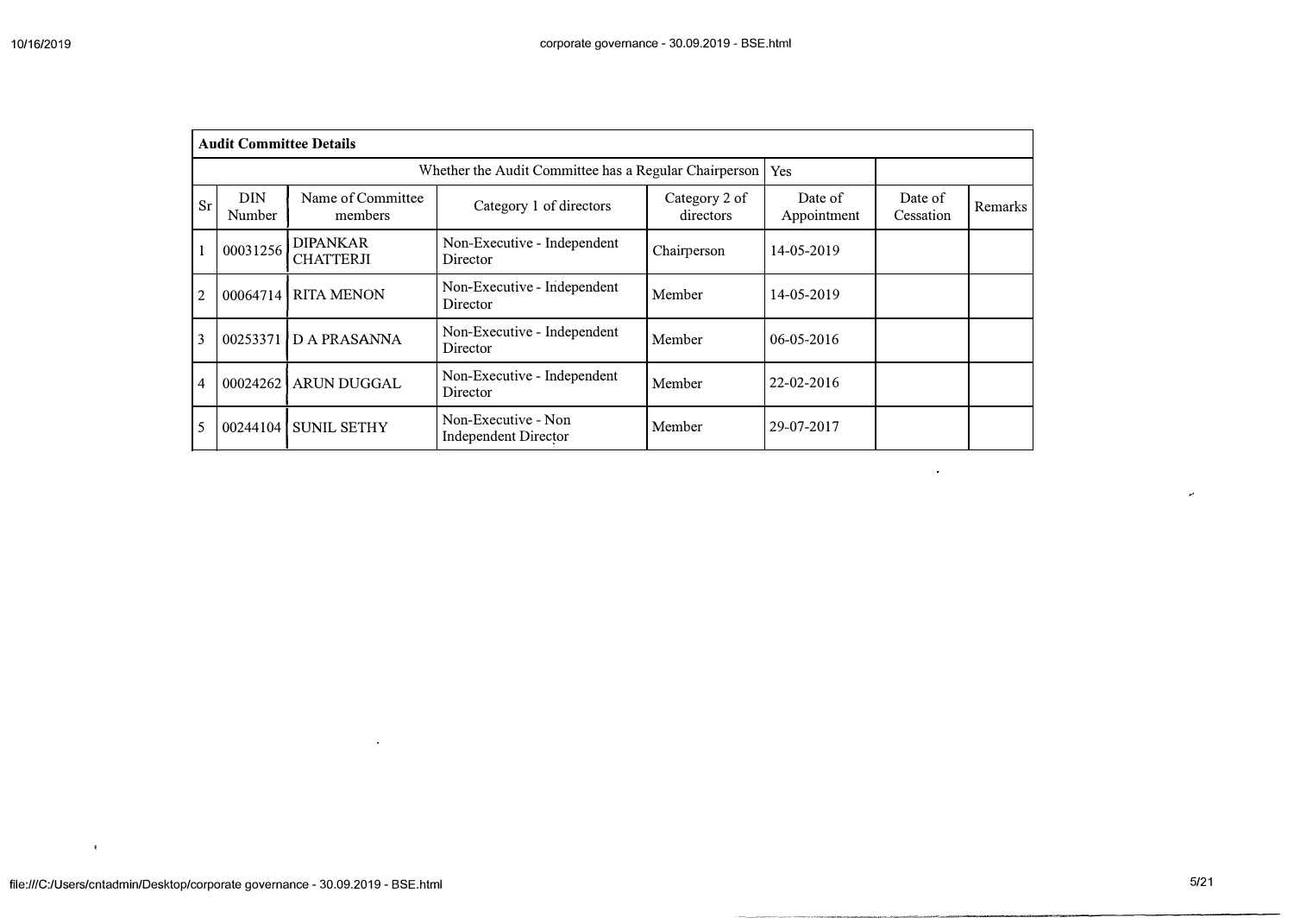$\ddot{\phantom{a}}$ 

 $\sim 10$ 

|           |                      | Nomination and remuneration committee |                                                                             |                            |                        |                      |         |
|-----------|----------------------|---------------------------------------|-----------------------------------------------------------------------------|----------------------------|------------------------|----------------------|---------|
|           |                      |                                       | Whether the Nomination and remuneration committee has a Regular Chairperson |                            | Yes                    |                      |         |
| <b>Sr</b> | <b>DIN</b><br>Number | Name of Committee<br>members          | Category 1 of directors                                                     | Category 2 of<br>directors | Date of<br>Appointment | Date of<br>Cessation | Remarks |
|           | 00253371             | <b>D A PRASANNA</b>                   | Non-Executive - Independent<br>Director                                     | Chairperson                | $06 - 05 - 2016$       |                      |         |
| 2         | 00024262             | <b>ARUN DUGGAL</b>                    | Non-Executive - Independent<br>Director                                     | Member                     | 21-07-2017             |                      |         |
| 3         | 00031256             | <b>DIPANKAR</b><br><b>CHATTERJI</b>   | Non-Executive - Independent<br>Director                                     | Member                     | 14-05-2019             |                      |         |
| 4         | 00244104             | <b>SUNIL SETHY</b>                    | Non-Executive - Non<br>Independent Director                                 | Member                     | 29-07-2017             |                      |         |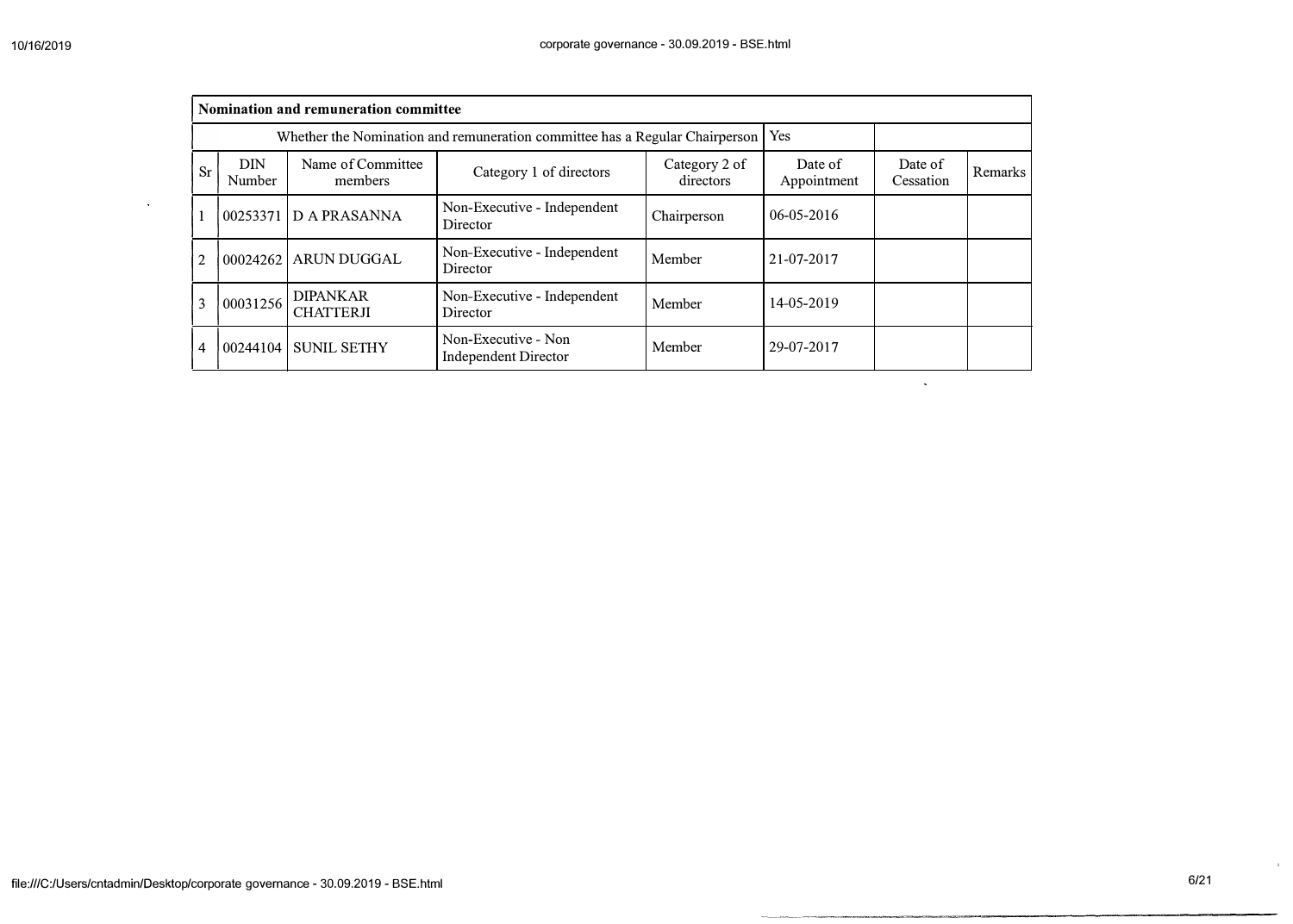$\epsilon$ 

|                |                      | <b>Stakeholders Relationship Committee</b> |                                                                           |                            |                        |                      |                              |
|----------------|----------------------|--------------------------------------------|---------------------------------------------------------------------------|----------------------------|------------------------|----------------------|------------------------------|
|                |                      |                                            | Whether the Stakeholders Relationship Committee has a Regular Chairperson |                            | Yes                    |                      |                              |
| Sr             | <b>DIN</b><br>Number | Name of Committee<br>members               | Category 1 of directors                                                   | Category 2 of<br>directors | Date of<br>Appointment | Date of<br>Cessation | Remarks                      |
|                | 00253371             | D A PRASANNA                               | Non-Executive - Independent<br>Director                                   | Chairperson                | $06 - 05 - 2016$       |                      | Textual<br>Information $(1)$ |
| 2              |                      | 00064714 RITA MENON                        | Non-Executive - Independent<br>Director                                   | Member                     | 14-05-2019             |                      |                              |
| 3              | 00031256             | <b>DIPANKAR</b><br><b>CHATTERJI</b>        | Non-Executive - Independent<br>Director                                   | Member                     | 14-05-2019             |                      |                              |
| $\overline{4}$ | 00021965             | N SURESH<br><b>KRISHNAN</b>                | <b>Executive Director</b>                                                 | Member                     | 19-10-2015             |                      |                              |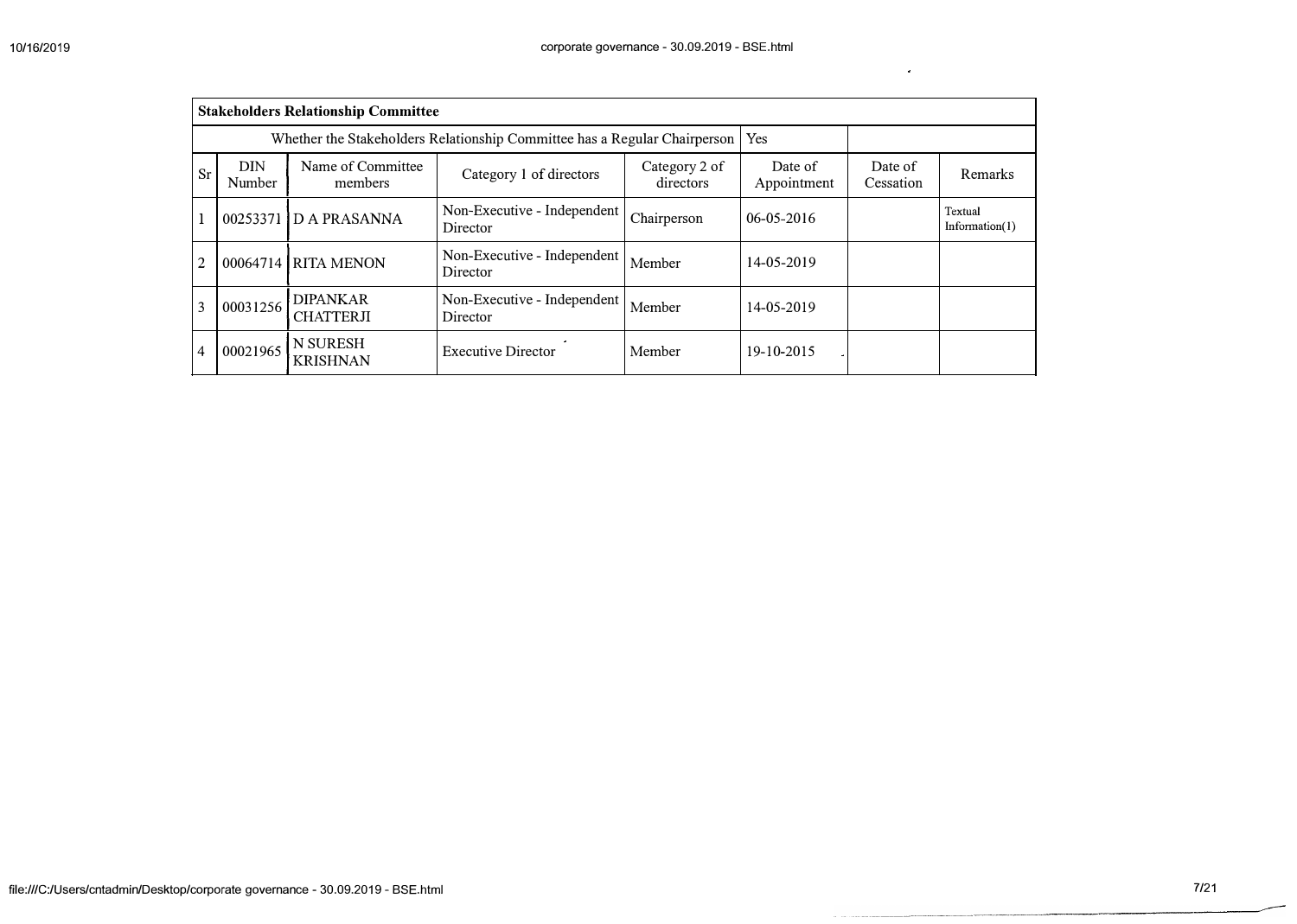|                        | <b>Sr Text Block</b>                                                                                                          |  |  |  |  |  |  |  |
|------------------------|-------------------------------------------------------------------------------------------------------------------------------|--|--|--|--|--|--|--|
| Textual Information(1) | Mr. D A Prasanna was appointed as a member of the committee on 06.05.2016 and designated as a<br>Chairperson w.e.f.14.05.2019 |  |  |  |  |  |  |  |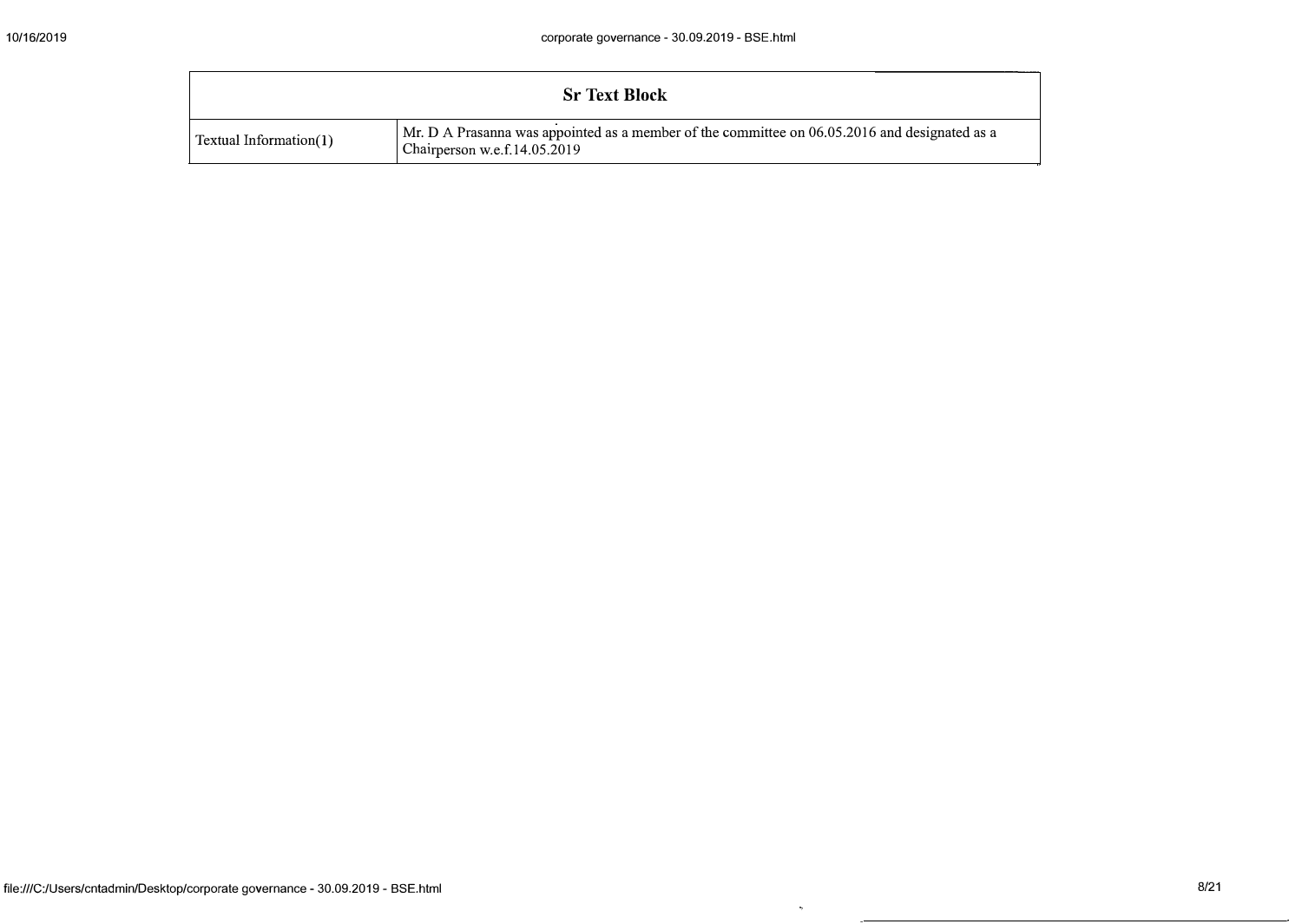|      | <b>Risk Management Committee</b>                                |                              |                            |                            |                        |                      |         |  |  |  |  |  |
|------|-----------------------------------------------------------------|------------------------------|----------------------------|----------------------------|------------------------|----------------------|---------|--|--|--|--|--|
|      | Whether the Risk Management Committee has a Regular Chairperson |                              |                            |                            |                        |                      |         |  |  |  |  |  |
| . Sr | DIN<br>Number                                                   | Name of Committee<br>members | Category 1 of<br>directors | Category 2 of<br>directors | Date of<br>Appointment | Date of<br>Cessation | Remarks |  |  |  |  |  |

 $\omega$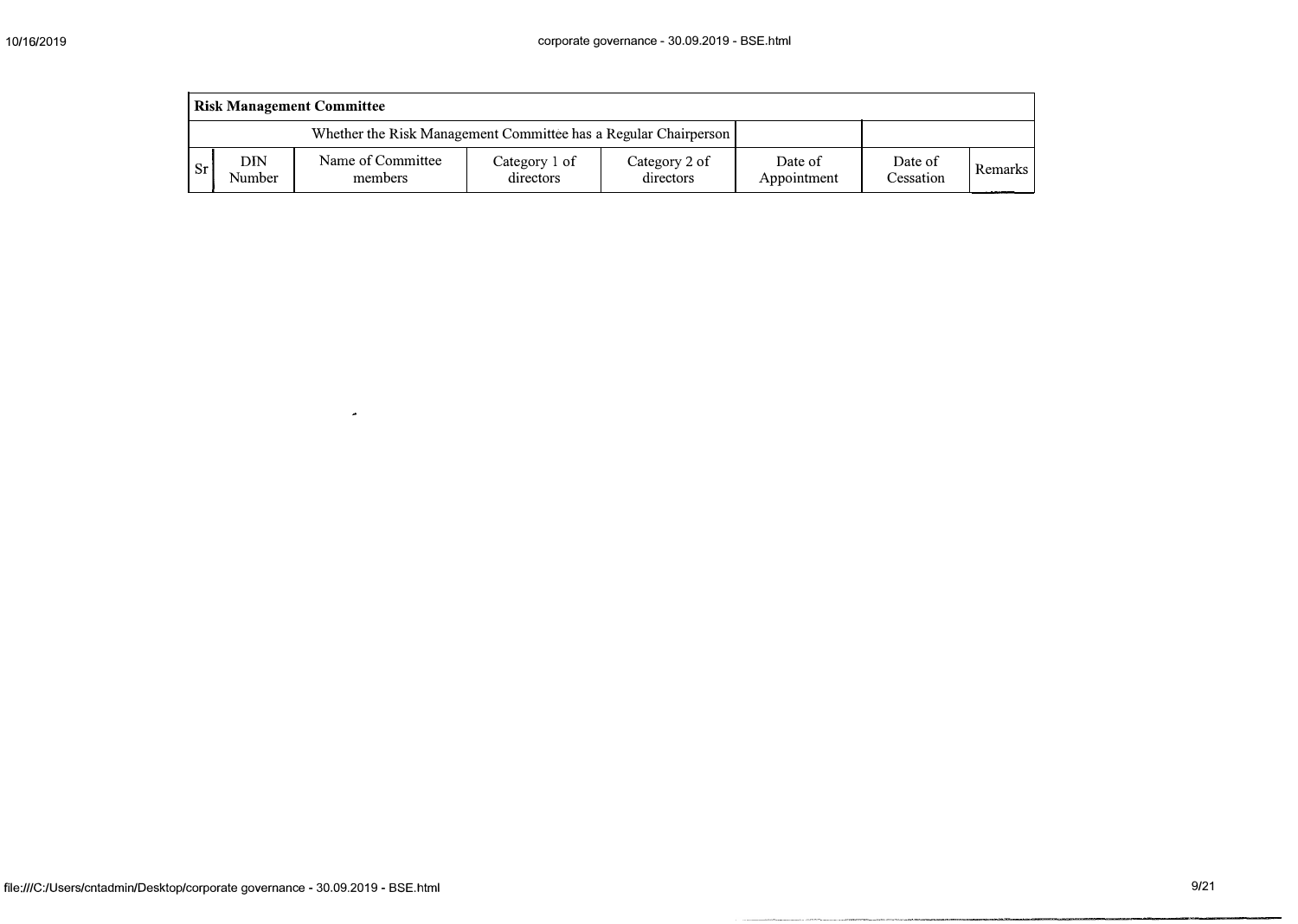|                | <b>Corporate Social Responsibility Committee</b> |                              |                                                                                 |                            |                        |                      |                           |  |  |  |  |
|----------------|--------------------------------------------------|------------------------------|---------------------------------------------------------------------------------|----------------------------|------------------------|----------------------|---------------------------|--|--|--|--|
|                |                                                  |                              | Whether the Corporate Social Responsibility Committee has a Regular Chairperson |                            | Yes                    |                      |                           |  |  |  |  |
| <b>Sr</b>      | <b>DIN</b><br>Number                             | Name of Committee<br>members | Category 1 of directors                                                         | Category 2 of<br>directors | Date of<br>Appointment | Date of<br>Cessation | Remarks                   |  |  |  |  |
| 1              |                                                  | 00064714 RITA MENON          | Non-Executive - Independent<br>Director                                         | Chairperson                | 29-07-2017             |                      | Textual<br>Information(1) |  |  |  |  |
| $\overline{2}$ |                                                  | 00253371 D A PRASANNA        | Non-Executive - Independent<br>Director                                         | Member                     | $06 - 05 - 2016$       |                      |                           |  |  |  |  |
| 3              | 00021965                                         | N SURESH<br><b>KRISHNAN</b>  | <b>Executive Director</b>                                                       | Member                     | 14-05-2019             |                      |                           |  |  |  |  |
| $\overline{4}$ | 00898513                                         | K PRABHAKAR<br><b>RAO</b>    | <b>Executive Director</b>                                                       | Member                     | 29-07-2017             |                      |                           |  |  |  |  |

 $\boldsymbol{S}^{\pm}$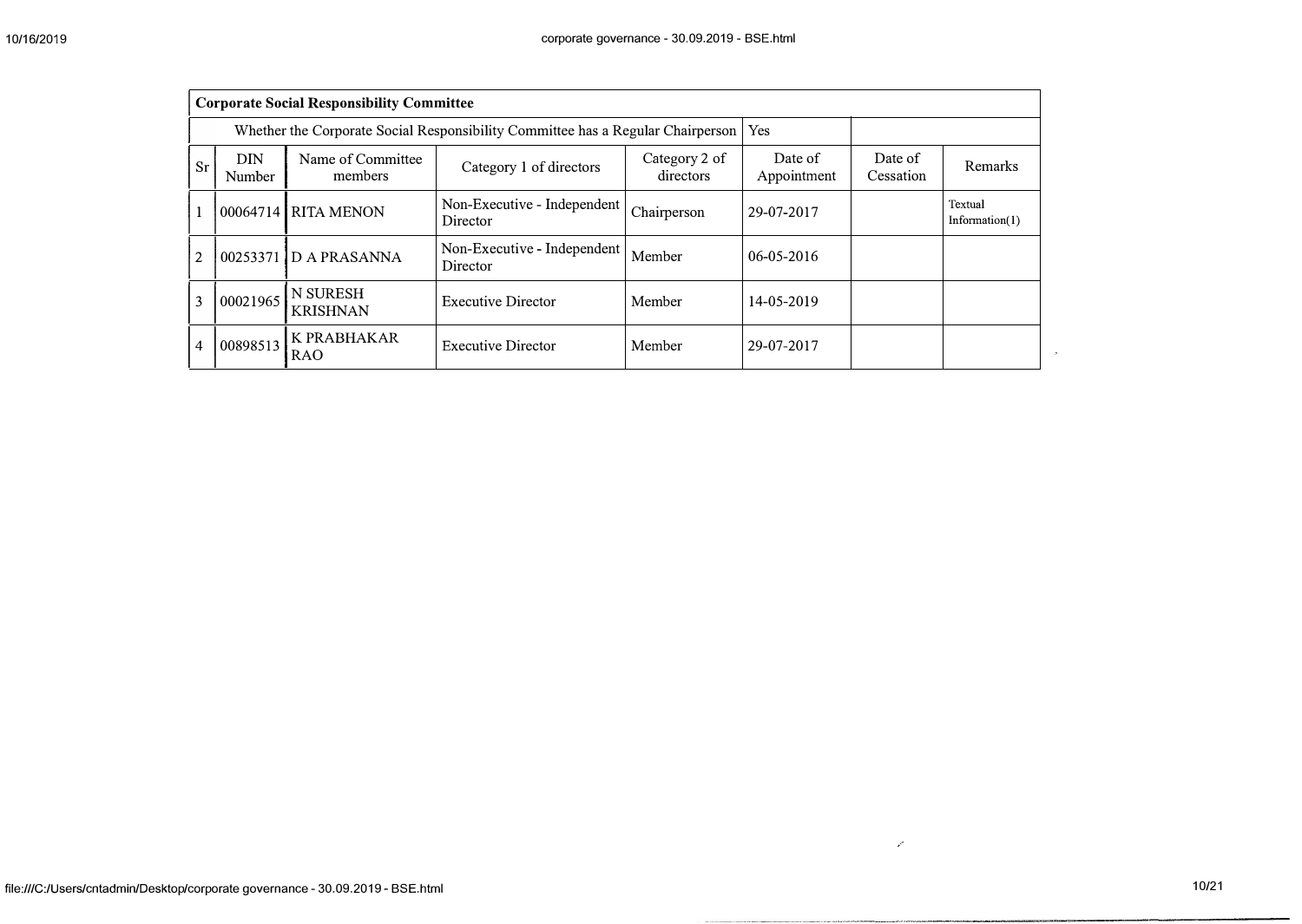|                        | <b>Sr Text Block</b>                                                                                                         |
|------------------------|------------------------------------------------------------------------------------------------------------------------------|
| Textual Information(1) | Mrs. Rita Menon was appointed as a member of the committee on 29.07.2017 and designated as a<br>Chairperson w.e.f.14.05.2019 |

 $\ddot{\phantom{a}}$ 

 $\sim$   $\alpha$ 

 $\omega$ 

 $\sim$ 

 $\tilde{\mathbf{v}}$ 

 $\sim$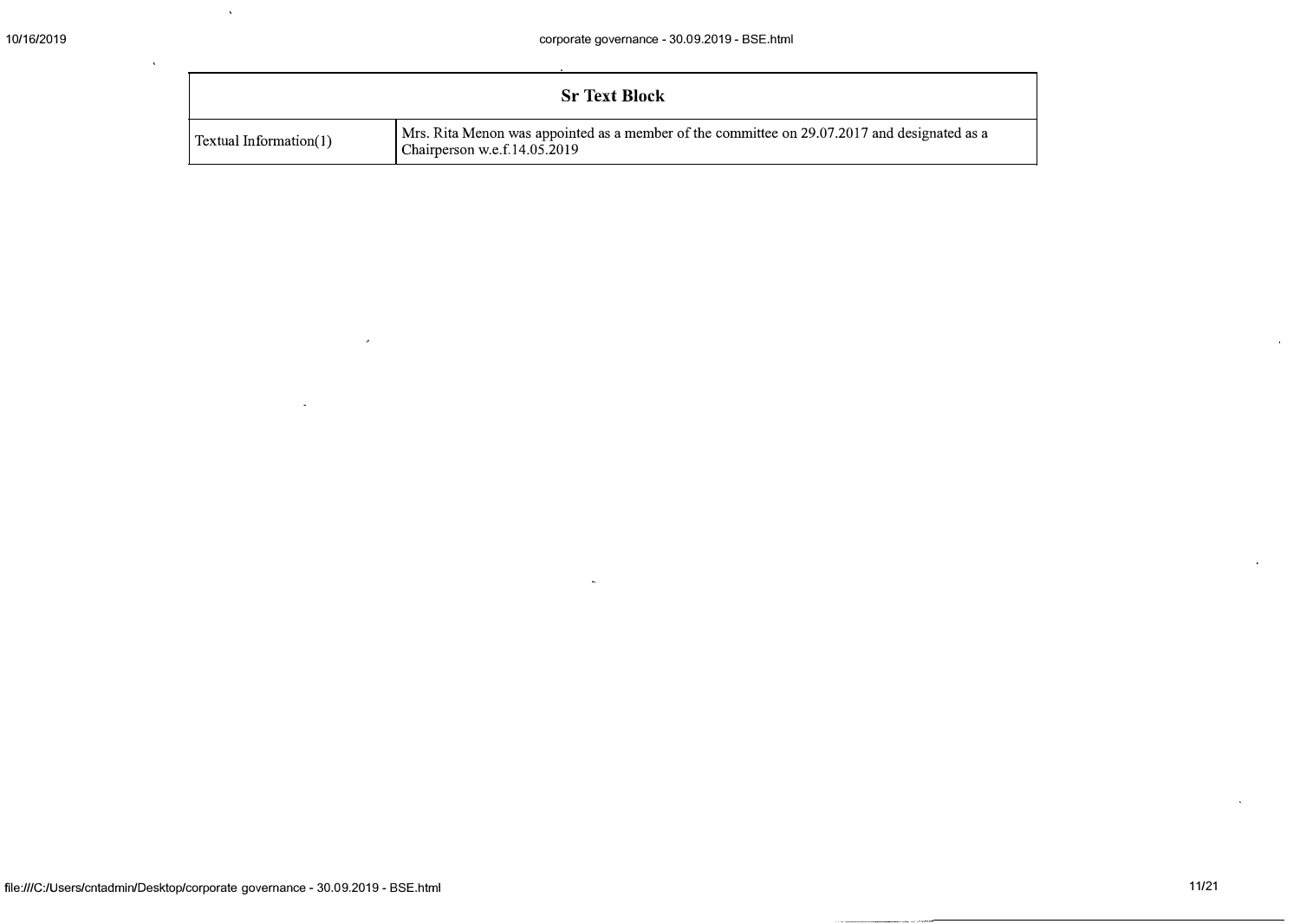| <b>Other Committee</b> |                                                                                                                                     |  |  |  |  |  |  |  |  |  |
|------------------------|-------------------------------------------------------------------------------------------------------------------------------------|--|--|--|--|--|--|--|--|--|
|                        | Sr   DIN Number   Name of Committee members   Name of other committee   Category 1 of directors   Category 2 of directors   Remarks |  |  |  |  |  |  |  |  |  |

 $\mathcal{A}^{\pm}$ 

 $\sim$ 

 $\hat{\mathbf{r}}$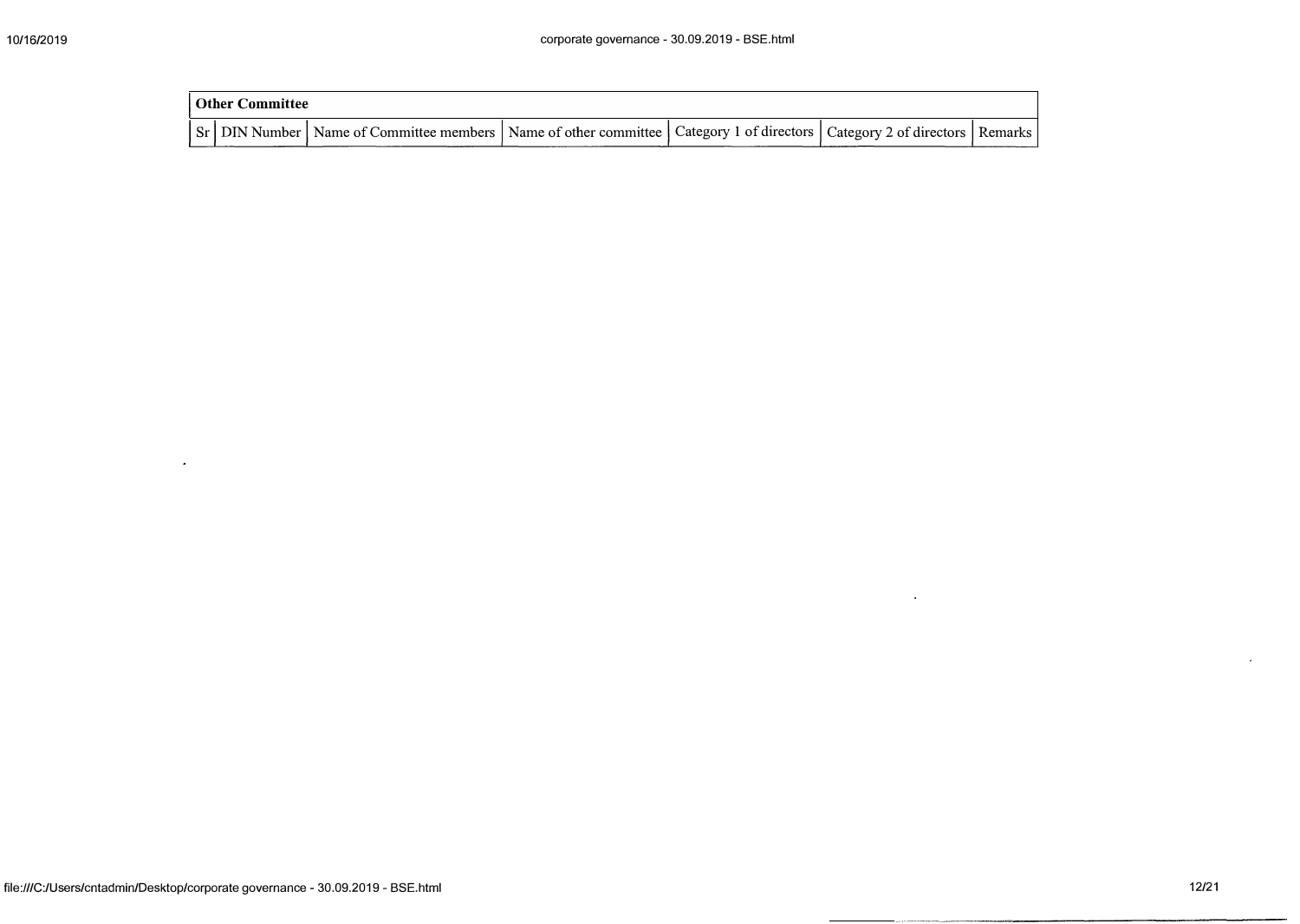$\sim 10^{-11}$ 

|                                                                     | <b>Annexure 1</b>                                           |                                                               |                                                                   |                                       |                                                     |                                           |                                                           |
|---------------------------------------------------------------------|-------------------------------------------------------------|---------------------------------------------------------------|-------------------------------------------------------------------|---------------------------------------|-----------------------------------------------------|-------------------------------------------|-----------------------------------------------------------|
|                                                                     | <b>Annexure 1</b>                                           |                                                               |                                                                   |                                       |                                                     |                                           |                                                           |
|                                                                     | <b>III. Meeting of Board of Directors</b>                   |                                                               |                                                                   |                                       |                                                     |                                           |                                                           |
| Disclosure of notes on meeting of board of<br>directors explanatory |                                                             |                                                               |                                                                   |                                       |                                                     |                                           |                                                           |
| <b>Sr</b>                                                           | $Date(s)$ of meeting<br>(if any) in the<br>previous quarter | $Date(s)$ of<br>meeting (if any)<br>in the current<br>quarter | Maximum gap between<br>any two consecutive (in<br>number of days) | Notes for<br>not<br>providing<br>Date | Whether<br>requirement of<br>Quorum met<br>(Yes/No) | Number of<br><b>Directors</b><br>present* | No. of Independent<br>Directors attending<br>the meeting* |
|                                                                     | 14-05-2019                                                  |                                                               |                                                                   |                                       | Yes                                                 | 6                                         | 3                                                         |
| $\mathbf{2}$                                                        |                                                             | 12-08-2019                                                    | 89                                                                |                                       | Yes                                                 | 8                                         | 4                                                         |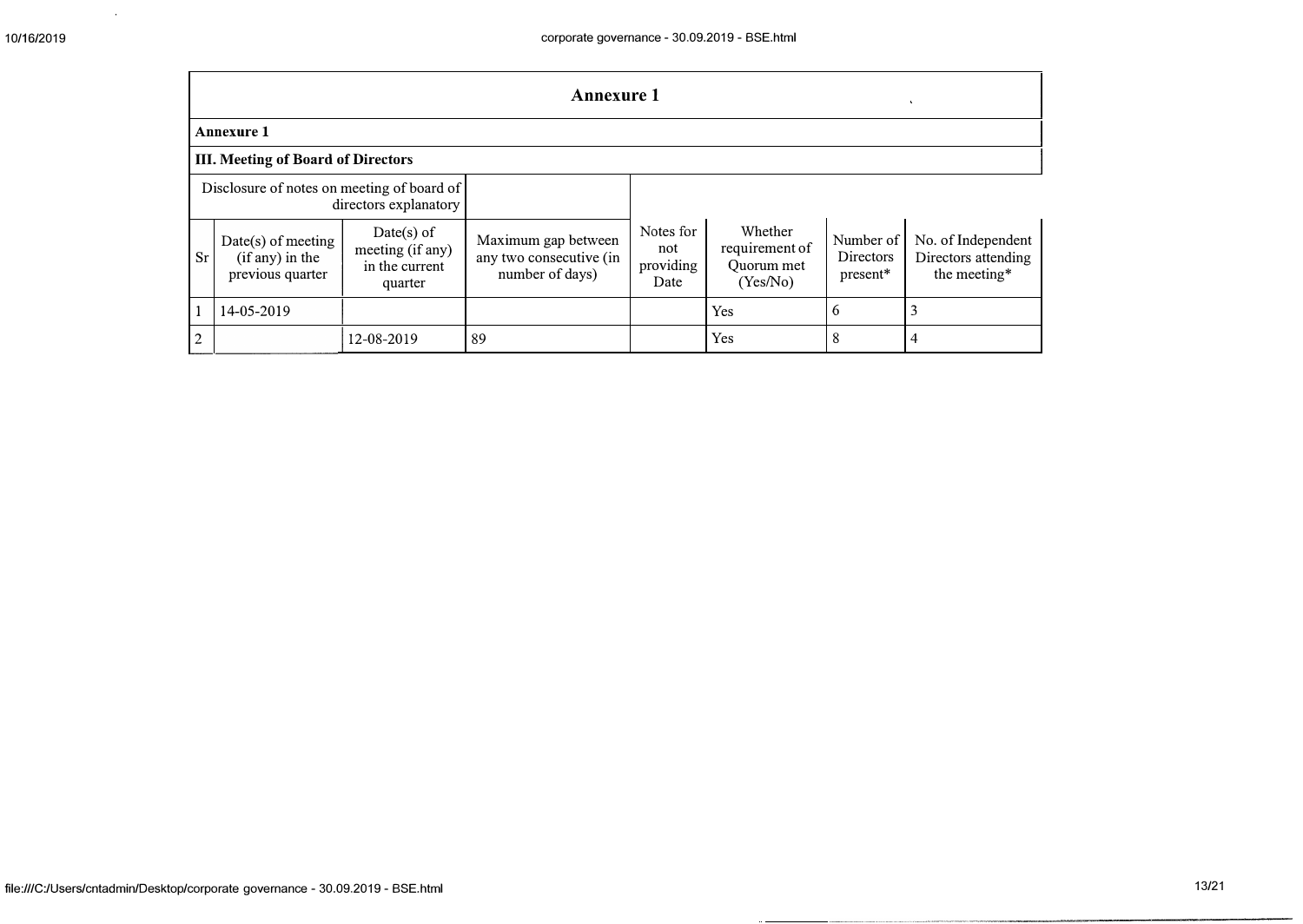|                | <b>Annexure 1</b>                                        |                                                                                                       |                                                                      |                               |                                       |                                                    |                                                |                                                                        |
|----------------|----------------------------------------------------------|-------------------------------------------------------------------------------------------------------|----------------------------------------------------------------------|-------------------------------|---------------------------------------|----------------------------------------------------|------------------------------------------------|------------------------------------------------------------------------|
|                | <b>IV. Meeting of Committees</b>                         |                                                                                                       |                                                                      |                               |                                       |                                                    |                                                |                                                                        |
|                | Disclosure of notes on meeting of committees explanatory |                                                                                                       |                                                                      |                               |                                       |                                                    |                                                |                                                                        |
| <b>Sr</b>      | Name of<br>Committee                                     | Date(s) of meeting (Enter dates<br>of Previous quarter and Current<br>quarter in chronological order) | Maximum gap<br>between any two<br>consecutive (in<br>number of days) | Name of<br>other<br>committee | Reson for<br>not<br>providing<br>date | Whether<br>requirement<br>of Quorum<br>met(Yes/No) | Number<br>of<br><b>Directors</b><br>$present*$ | No. of<br>Independent<br><b>Directors</b><br>attending the<br>meeting* |
| $\overline{1}$ | Audit<br>Committee                                       | 14-05-2019                                                                                            |                                                                      |                               |                                       | Yes                                                | 2                                              | 2                                                                      |
| $\overline{2}$ | Audit<br>Committee                                       | 12-08-2019                                                                                            | 89                                                                   |                               |                                       | Yes                                                | 5                                              | 4                                                                      |
| $\mathbf{3}$   | Audit<br>Committee                                       | 27-08-2019                                                                                            | 14                                                                   |                               |                                       | Yes                                                | 5                                              | 4                                                                      |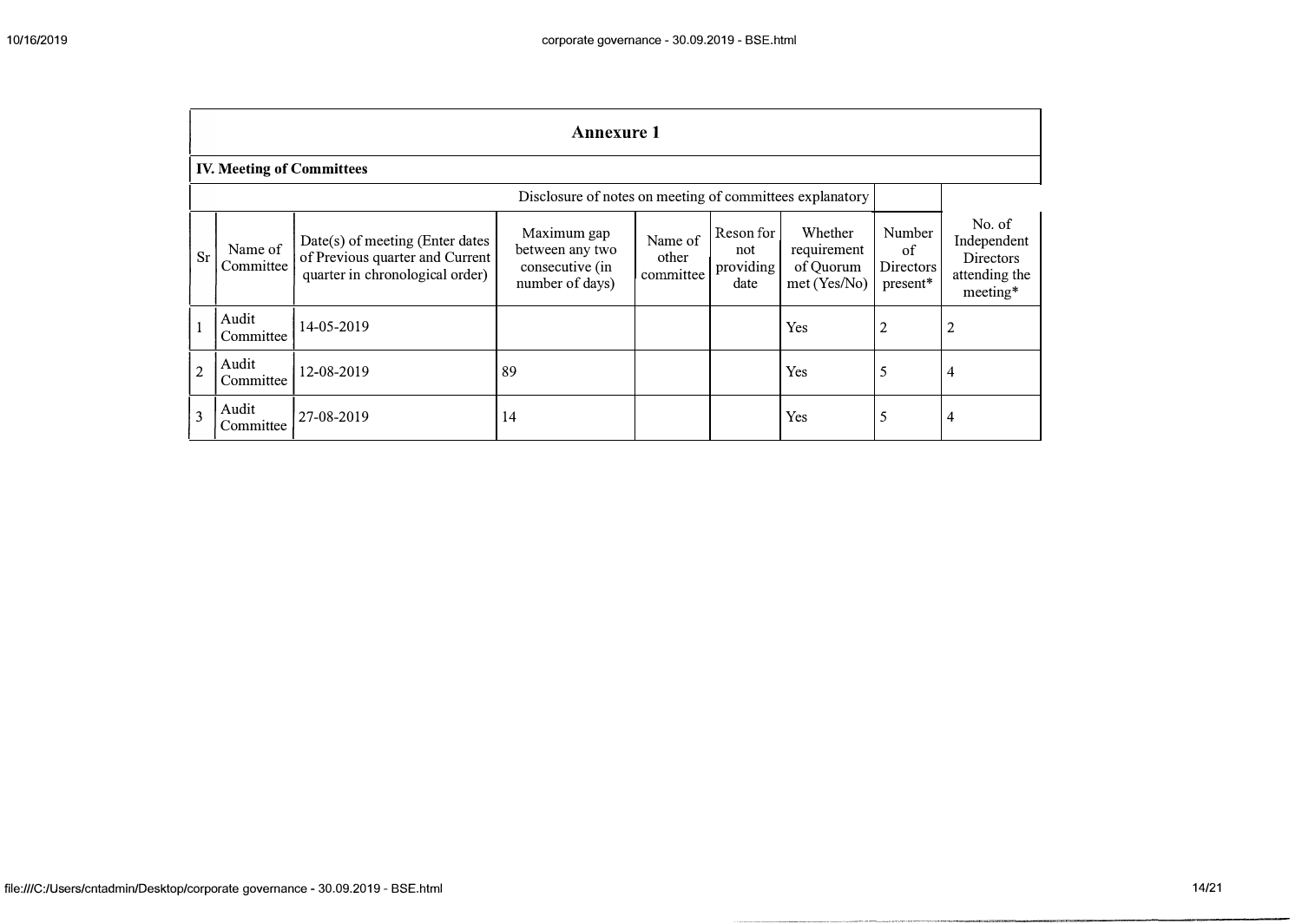$\tilde{\phantom{a}}$ 

|             | Annexure 1                                                                                                |                                  |                                                                    |  |  |  |
|-------------|-----------------------------------------------------------------------------------------------------------|----------------------------------|--------------------------------------------------------------------|--|--|--|
|             | <b>V. Related Party Transactions</b>                                                                      |                                  |                                                                    |  |  |  |
|             | Subject                                                                                                   | Compliance status<br>(Yes/No/NA) | If status is "No" details of non-<br>compliance may be given here. |  |  |  |
|             | Whether prior approval of audit committee obtained                                                        | Yes                              |                                                                    |  |  |  |
| $ 2\rangle$ | Whether shareholder approval obtained for material RPT                                                    | NA                               |                                                                    |  |  |  |
|             | Whether details of RPT entered into pursuant to omnibus approval<br>have been reviewed by Audit Committee | Yes                              |                                                                    |  |  |  |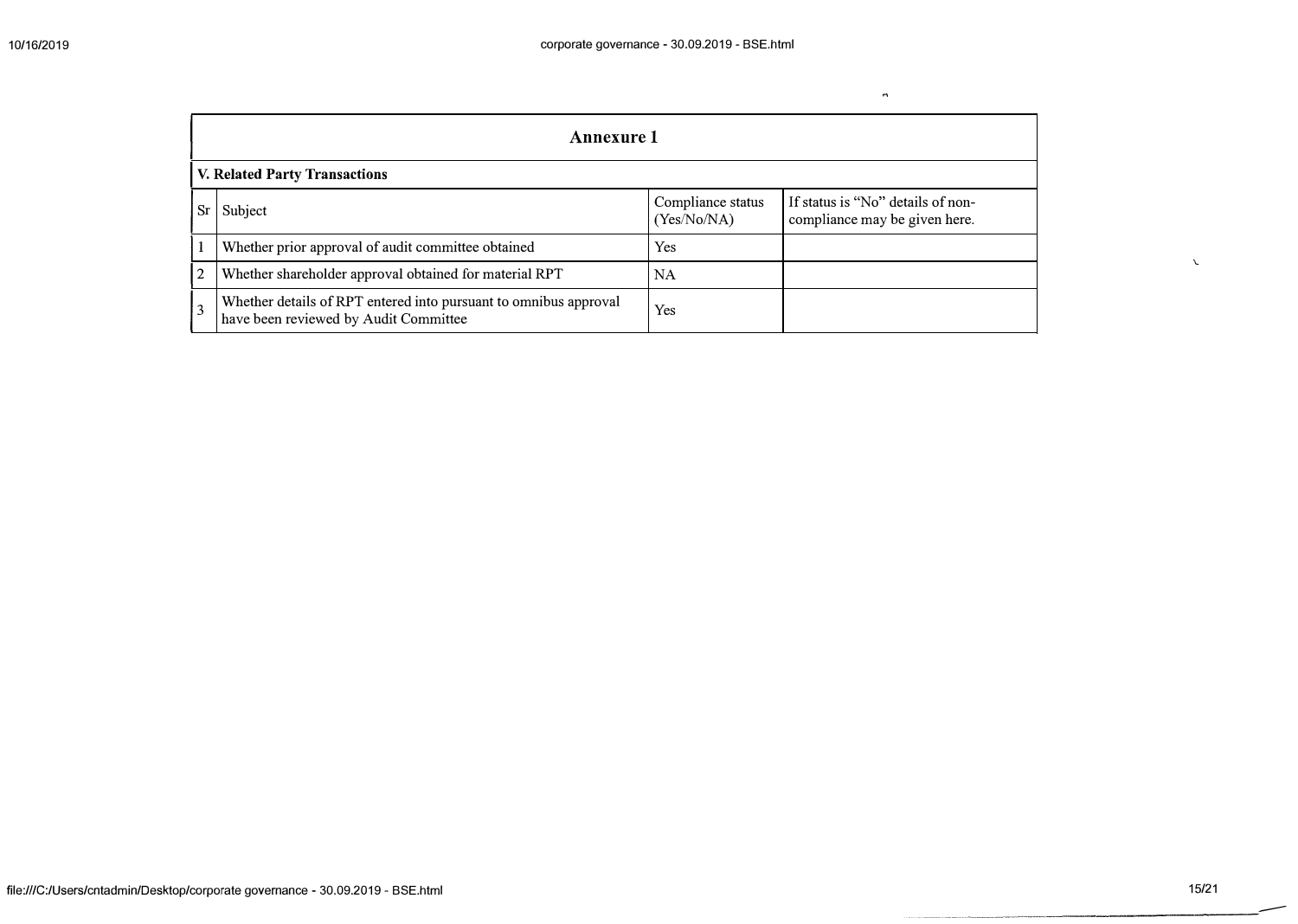|                | <b>Annexure 1</b>                                                                                                                                                                                               |                               |  |  |  |
|----------------|-----------------------------------------------------------------------------------------------------------------------------------------------------------------------------------------------------------------|-------------------------------|--|--|--|
|                | <b>VI. Affirmations</b>                                                                                                                                                                                         |                               |  |  |  |
| $S_{r}$        | Subject                                                                                                                                                                                                         | Compliance<br>status (Yes/No) |  |  |  |
|                | The composition of Board of Directors is in terms of SEBI (Listing obligations and disclosure requirements)<br>Regulations, 2015                                                                                | Yes                           |  |  |  |
| $\overline{2}$ | The composition of the following committees is in terms of SEBI(Listing obligations and disclosure requirements)<br>Regulations, 2015 a. Audit Committee                                                        | Yes                           |  |  |  |
| 3              | The composition of the following committees is in terms of SEBI(Listing obligations and disclosure requirements)<br>Regulations, 2015. b. Nomination & remuneration committee                                   | Yes                           |  |  |  |
| $\overline{4}$ | The composition of the following committees is in terms of SEBI(Listing obligations and disclosure requirements)<br>Regulations, 2015. c. Stakeholders relationship committee                                   | Yes                           |  |  |  |
| 5              | The composition of the following committees is in terms of SEBI(Listing obligations and disclosure requirements)<br>Regulations, 2015. d. Risk management committee (applicable to the top 500 listed entities) | <b>NA</b>                     |  |  |  |
| 6              | The committee members have been made aware of their powers, role and responsibilities as specified in SEBI<br>(Listing obligations and disclosure requirements) Regulations, 2015.                              | Yes                           |  |  |  |
| $\overline{7}$ | The meetings of the board of directors and the above committees have been conducted in the manner as specified in<br>SEBI (Listing obligations and disclosure requirements) Regulations, 2015.                  | Yes                           |  |  |  |
| 8              | This report and/or the report submitted in the previous quarter has been placed before Board of Directors.                                                                                                      | Yes                           |  |  |  |

 $\mathbf{u}$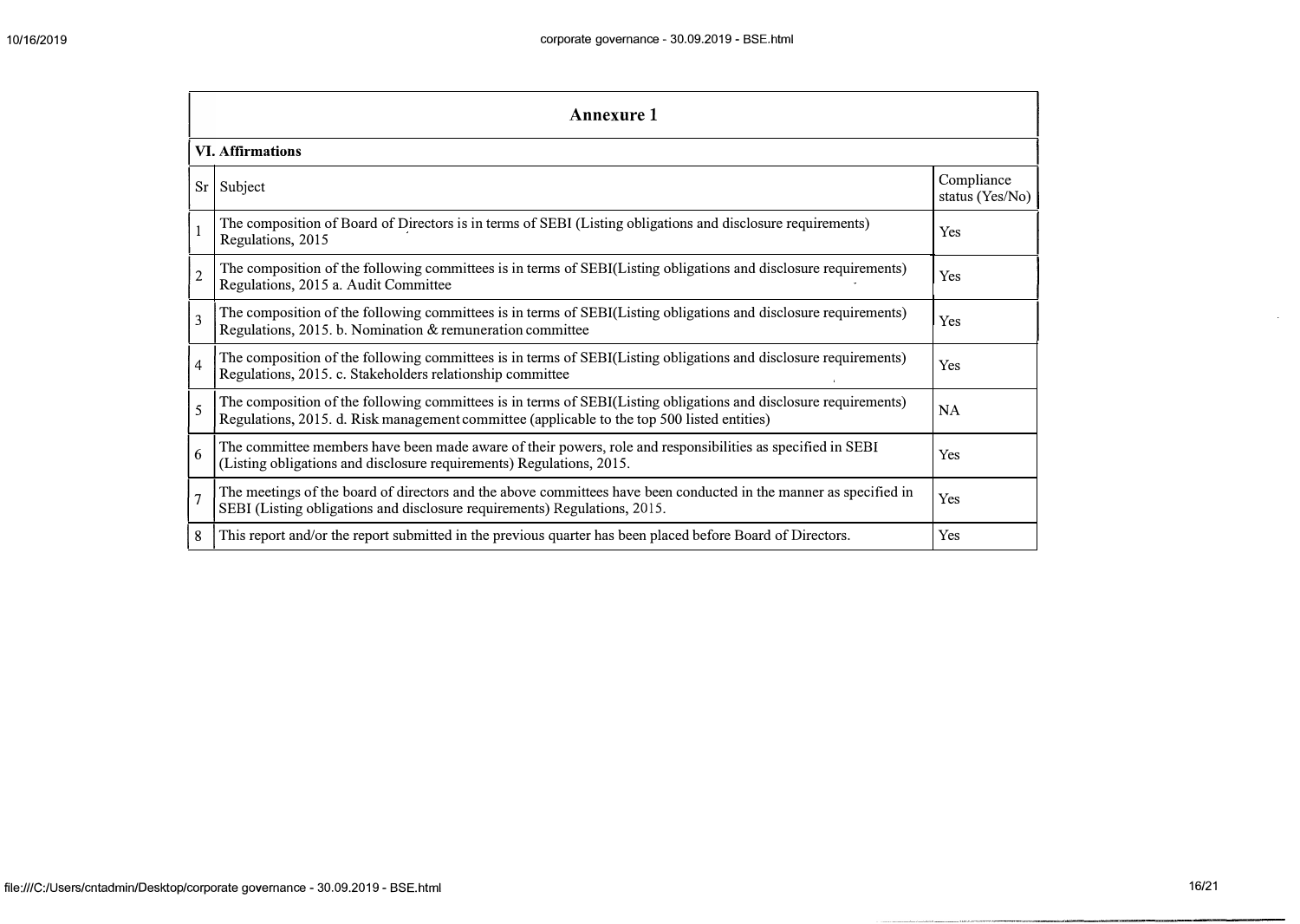|      | Annexure 1        |                                          |  |  |
|------|-------------------|------------------------------------------|--|--|
| . Sr | Subject           | Compliance status                        |  |  |
|      | Name of signatory | Vijayamahantesh Khannur                  |  |  |
| 2    | Designation       | Company Secretary and Compliance Officer |  |  |

 $\alpha$  .

 $\langle \sigma \rangle$ 

 $\mathbf{x}$ 

 $\alpha$ 

 $\mathbf{A}$ 

 $\gamma$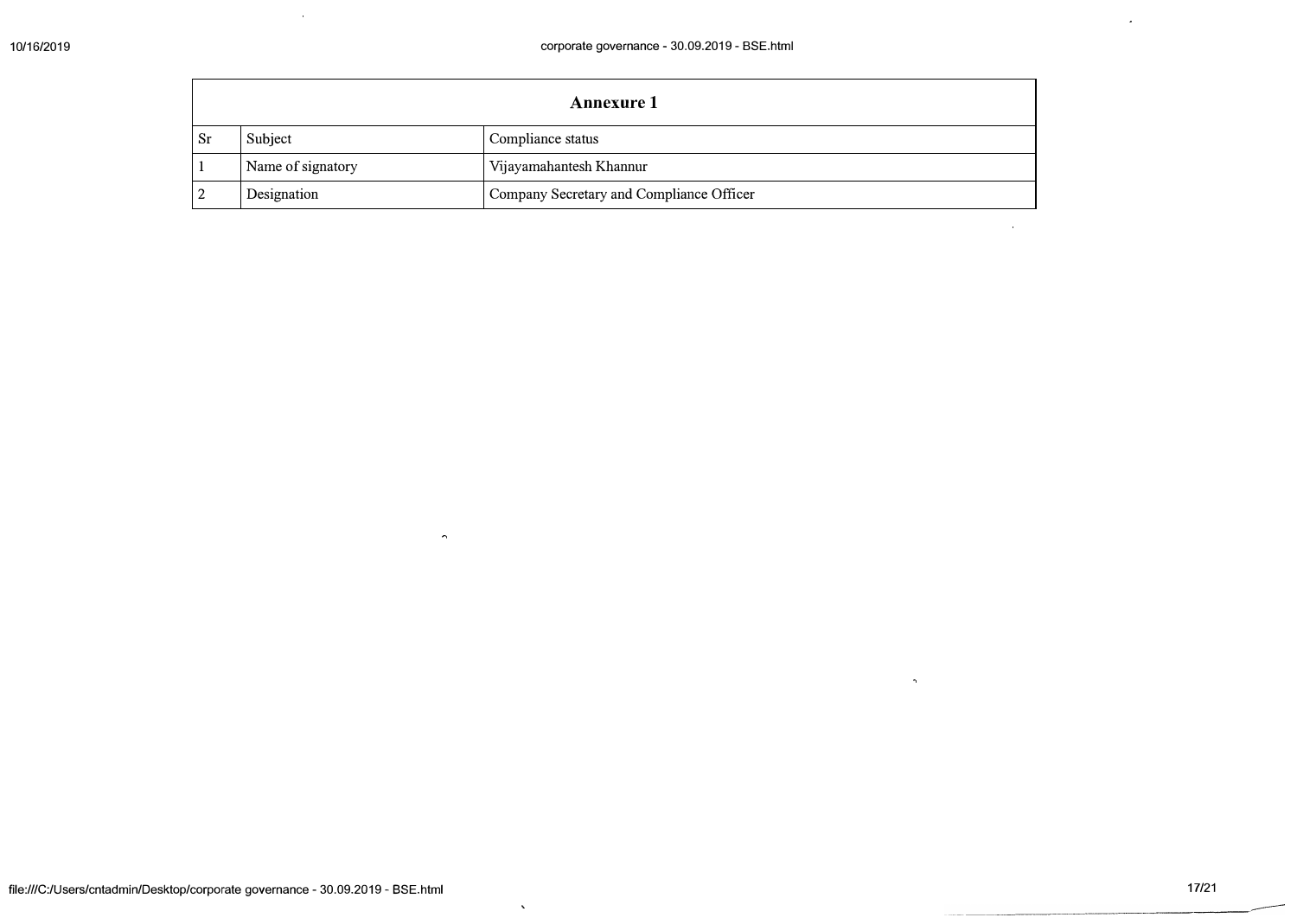$\mathbf{r}$ 

 $\langle \rho \rangle$ 

|                          | <b>Annexure III</b>                                                                                                                                                                  |                                              |                                     |                                                                      |  |  |  |
|--------------------------|--------------------------------------------------------------------------------------------------------------------------------------------------------------------------------------|----------------------------------------------|-------------------------------------|----------------------------------------------------------------------|--|--|--|
|                          | <b>III.</b> Affirmations                                                                                                                                                             |                                              |                                     |                                                                      |  |  |  |
| Sr                       | Particulars                                                                                                                                                                          | Regulation<br>Number                         | Compliance<br>status<br>(Yes/No/NA) | If status is "No" details of<br>non-compliance may be<br>given here. |  |  |  |
| 1                        | Copy of the annual report including balance sheet, profit and loss account,<br>directors report, corporate governance report, business responsibility<br>report displayed on website | 46(2)                                        | Yes                                 |                                                                      |  |  |  |
| $\overline{c}$           | Presence of Chairperson of Audit Committee at the Annual General<br>Meeting                                                                                                          | 18(1)(d)                                     | Yes                                 |                                                                      |  |  |  |
| $\overline{3}$           | Presence of Chairperson of the nomination and remuneration committee at<br>the annual general meeting                                                                                | 19(3)                                        | Yes                                 |                                                                      |  |  |  |
| $\overline{\mathcal{L}}$ | Presence of Chairperson of the Stakeholder Relationship committee at the<br>annual general meeting                                                                                   | 20(3)                                        | Yes                                 |                                                                      |  |  |  |
| 5                        | Whether "Corporate Governance Report" disclosed in Annual Report                                                                                                                     | $34(3)$ read with<br>para C of<br>Schedule V | <b>Yes</b>                          |                                                                      |  |  |  |
|                          | Any other information to be provided                                                                                                                                                 |                                              |                                     |                                                                      |  |  |  |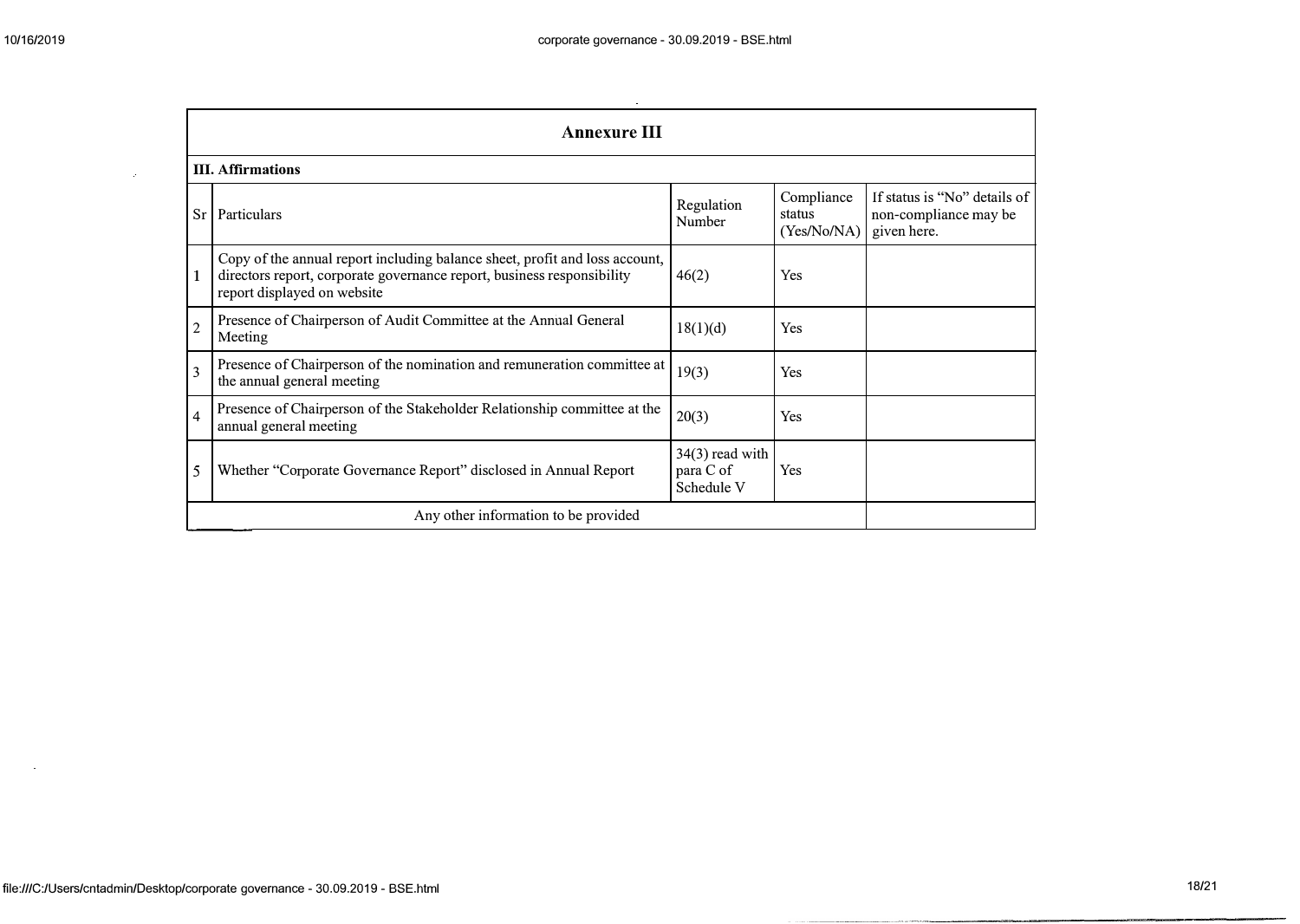| Annexure III      |                                          |  |
|-------------------|------------------------------------------|--|
| Name of signatory | Vijayamahantesh Khannur                  |  |
| Designation       | Company Secretary and Compliance Officer |  |

 $\mathbf{u}$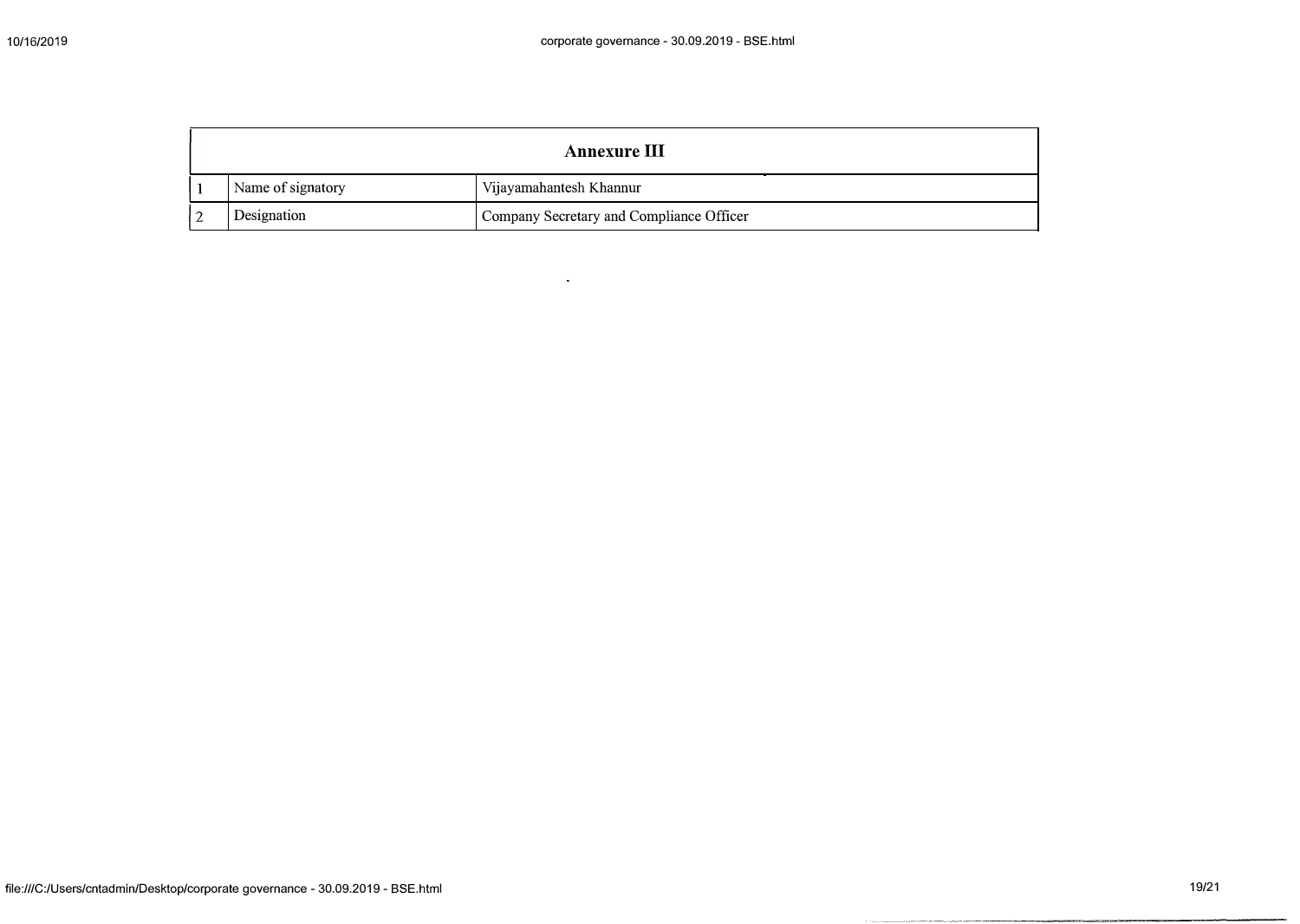| <b>Signatory Details</b> |                                          |  |
|--------------------------|------------------------------------------|--|
| Name of signatory        | Vijayamahantesh Khannur                  |  |
| Designation of person    | Company Secretary and Compliance Officer |  |
| Place                    | Bengaluru                                |  |
| Date                     | 14-10-2019                               |  |